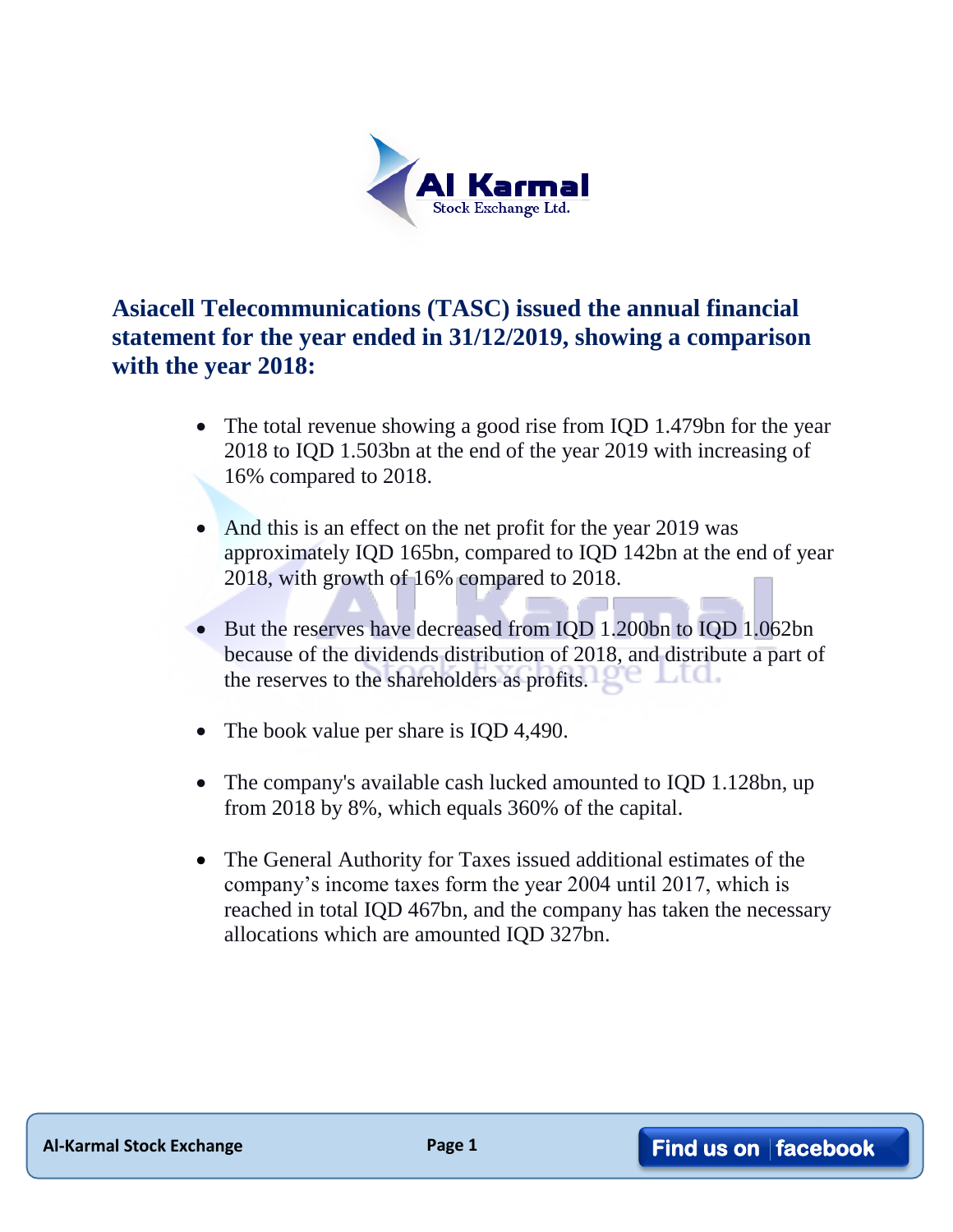



| <b>Al-Karmal Stock Exchange</b> | Page 2 | $\blacksquare$ Find us on $\vert$ facebook |
|---------------------------------|--------|--------------------------------------------|
|---------------------------------|--------|--------------------------------------------|